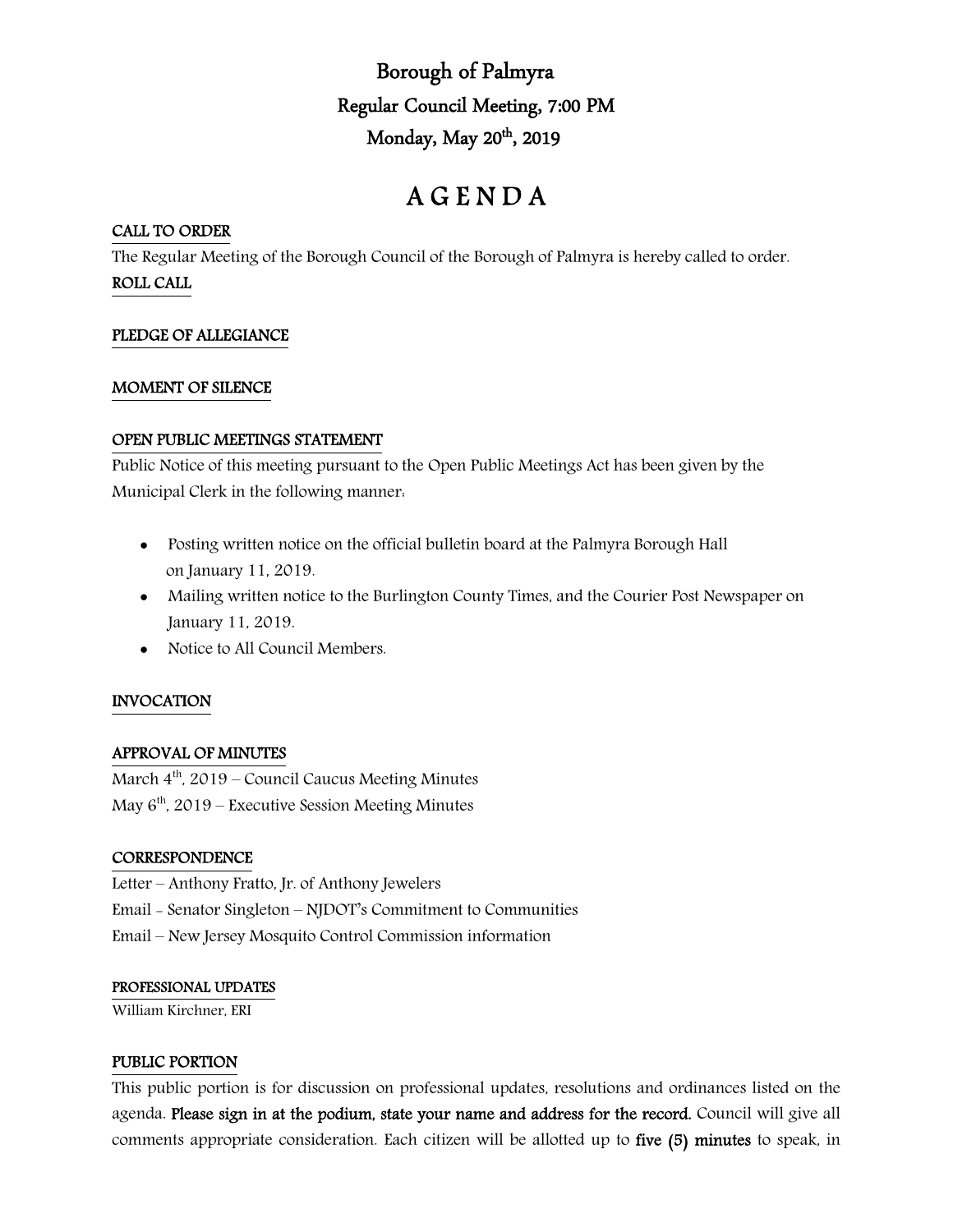order to allow everyone an opportunity to ask questions and express their opinions or concerns. Please direct all comments to the Mayor. Each citizen may only speak once during each public portion

## ORDINANCE ON FIRST READING (Public Hearing to be held June  $3<sup>rd</sup>$ , 2019).

Ordinance 2019-05, An Ordinance Of The Borough of Palmyra to Provide for and Determine the Rates and Ranges of Compensation of Each Employee and Officer of the Borough of Palmyra for years 2019 and 2020. This Ordinance expires on December  $31<sup>st</sup>$ , 2020 unless otherwise amended.

## RESOLUTIONS – Consent Agenda

Resolution 2019-142 to Resolution 2019-148 will be enacted as a single motion, if any resolution needs additional discussion it will be removed from the consent agenda and voted on separately.

Resolution 2019-142, Resolution of the Borough of Palmyra, County of Burlington Authorizing a Lien be placed on Blk. 63 Lot 2 for Failure to comply with our Property Maintenance Code – Chapter 86 Article 8 Section A & B et seg in the amount of \$17,425.00.

Resolution 2019-143, Resolution of the Borough of Palmyra, County of Burlington Authorizing a Lien be placed on Blk. 63 Lot 2 for Failure to comply with our Property Maintenance Code – Chapter 86 Article 8 Section A & B et seg in the amount of \$712.75

Resolution 2019-144, Resolution appointing Bashar Assadi, PE, of CME as the Borough of Palmyra Certified Recycling Coordinator until December 31, 2019.

Resolution 2019-145, A Resolution of the Borough of Palmyra establishing the Annual Rates of Compensation and /or hurly rates paid to Borough Employees

Resolution 2019-146, Resolution Authorizing 2018-2019 Liquor License Renewal for Milmarian Inc. ABC Pocket License #0327-33-002-003

Resolution 2019-147, Resolution Authorizing 2018-2019 Liquor License Renewal for Ashburn Corporation T/A Roger Wilco Liquor Store Plenary Retail Distribution License #0327-44-005-007 Resolution 2019-148, Resolution Authorizing the Payment of Bills for the Month of May 2019 In the

Amount of \$1,842,573.82

## MOTION TO APPROVE TREASURERS REPORTS

April 2019

## MOTION TO APPROVE SOCIAL PERMIT

- Palmyra Cove Environmental Education Foundation, Inc -. June  $13<sup>th</sup>$ , 2019
- Independence Fire Co  $#1$  Craft Beer Festival October  $5<sup>th</sup>$ , 2019

## COMMUNITY SPOTLIGHT

Memorial Day Ceremony May 27<sup>th</sup>, 2019 at 10:00 am Palmyra Fire Company – 2019 Golf Outing, July  $22<sup>nd</sup>$ , 2019 Special Olympics Torch Run, June 7<sup>th</sup> Habitat for Humanity groundbreaking at former Tri-Boro Vets site – May 20th, 2019 at 10:00 am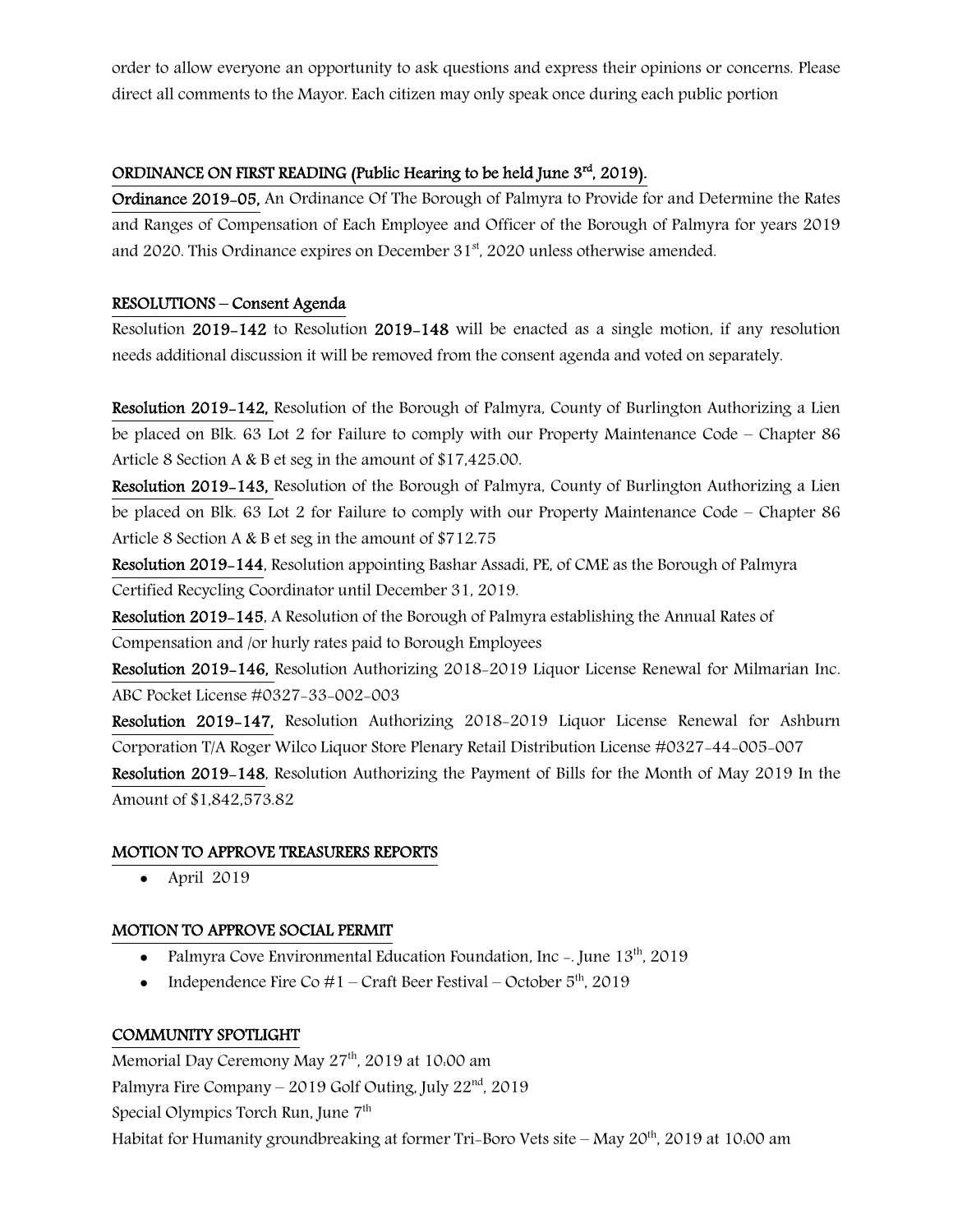Free Mammograms – Virtua for Life-May  $16<sup>th</sup>$ , 2019 – Burlington, NJ 08016 Special Meeting – Cannabis Discussion; Medical and Adult Usage – May  $29<sup>th</sup>$ , 2019 at Community Center -7:00 pm

## PUBLIC REMINDERS

#### DISCUSSION ITEMS

#### NEW Business

Public Events

- Arbor Day, Charles Street School, May 17<sup>th</sup>, 2019 at 9:30 AM
- Farmers Market
- Memorial Day Ceremony

Board of Education Tax Levy/ Increase

Green Team Appointments

Motion to Intervene – NJDEP V Fillit, et al

Municipal Prosecutor – RFP

2019 Capital Bond Ordinance – Introduction June 3rd, 2019

Construction Office Technical Assistant

Donation Requests

- Post Prom Committee \$2,000.00 (Check issued)
- War Memorial Committee \$5,000 request (check issued)
- Palmyra Halloween Parade Committee \$4,000 request
- Palmyra Community Center Program Board \$7,500 request
- Boys and Girls State \$600 donation
- Fire Company Palmyra Downtown/Public Safety Day \$1300 for band (\$500 invoice for portable toilets previously paid)

Cinnaminson Fire District – confined spacy entry and rescue service MOU Palmyra Improvement Association Trunk or Treat – October 19<sup>th</sup>, 2019

Bread of Life Food Pantry, Epworth UMC – Payton I Flournoy Park Use request

#### OLD Business

Tony's Barber Shop Mural YMCA Summer Camp Agreement- Update Digital Sign – event posting guidelines Main Harbour Drive – update Legion Field and Chief Peyton I. Flournoy Park Cannabis – medical distribution update Downtown parking & meeting with businesses Light pole banners Conditional Redeveloper Designation and Interim Cost Agreement with P3 Jumbo Redeveloper, LLC Fillet property lien Verizon litigation